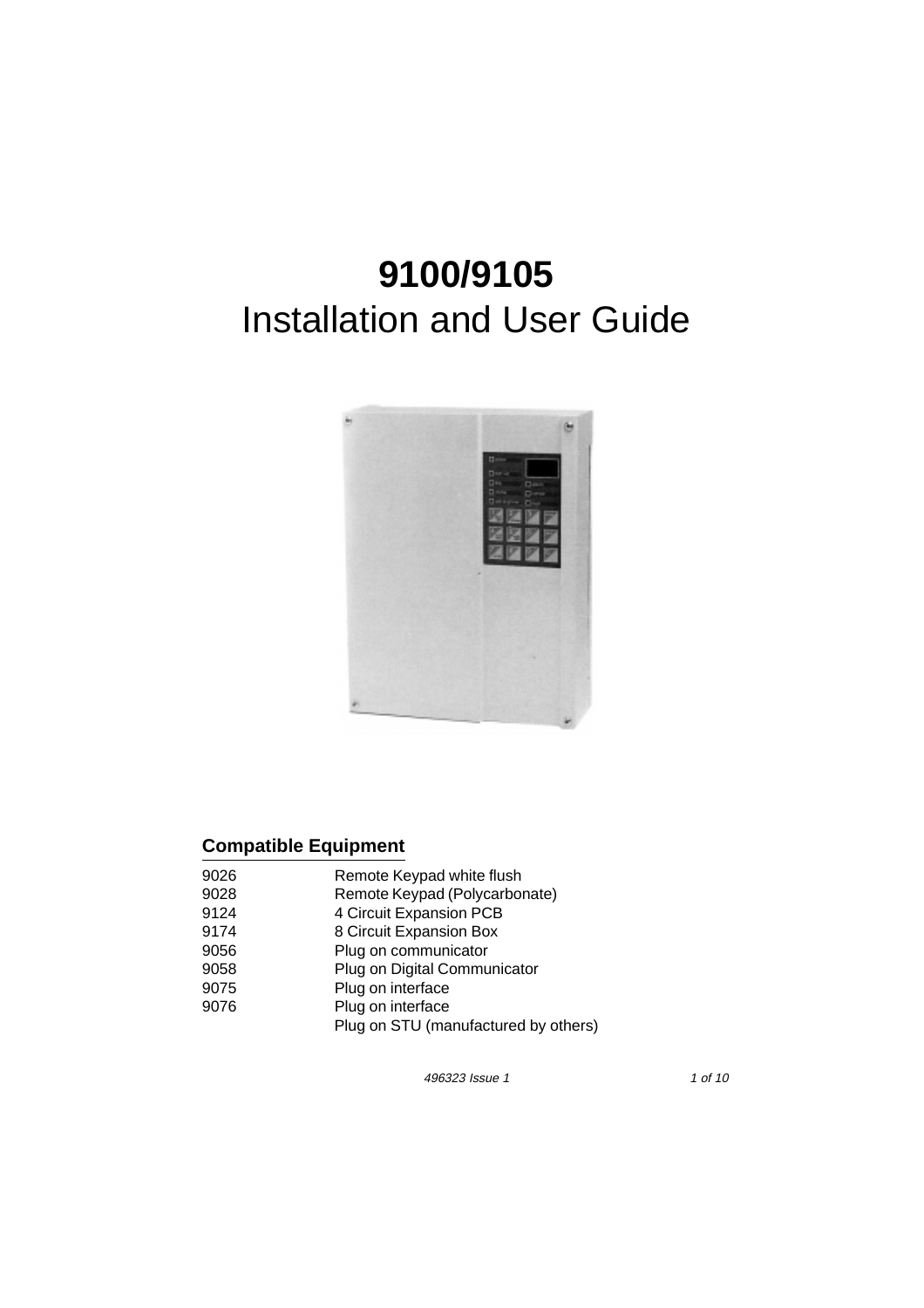9100/9105

## **Introduction**

The Series 9100 Electronic Intruder Alarm System is designed to be fully programmable by the alarm company engineer to suit the particular site requirements and to meet with the individual user needs.

The system is a four zone alarm system, which may be expanded to an eight zone or a sixteen zone system by means of optional plug-in expansion printed circuit boards.

All instructions given in this manual refer to software version 3.0 19:10:89.

The panel is supplied with an integral keypad. Up to two remote keypads (9028) may be fitted as required. An integral speaker is also provided with facilities for an additional two (max) 9040, 16 Ohm internal speakers. A Plugon communicator may be fitted to the 9100 control panel.

The 9105 is an end station version to which you can connect up to three remote keypads.

| Temperature Range:               | -10° C to 40° C. Humidity up to 80% (non-<br>condensing). |
|----------------------------------|-----------------------------------------------------------|
| Dimensions panel:                | $8$ zone = h x w x d 340 x 260 x 90 mm.                   |
|                                  | 16 zone = h x w x d 480 x 260 x 90 mm.                    |
| Dimensions Remote Keypad:        | h x w x d 180 x 110 x 40 mm.                              |
| Weight panel:                    | 8 zone = $4.6$ Kg.                                        |
|                                  | 16 zone = $7.6$ Kg.                                       |
| Weight Remote Keypad:            | 340 g.                                                    |
| Mains supply:                    | 220-240V AC with LED indicator.                           |
| <b>Battery Charging Voltage:</b> | 13-8 V DC with fail monitor.                              |
| <b>Current Consumption:</b>      | 8 zone: Quiescent 95 mA, Active 500 mA.                   |
|                                  | 16 zone: Quiescent 190 mA,                                |
|                                  | Active 1000 mA.                                           |
| Communicator:                    | Quiescent 35 mA/Active 145 mA.                            |
| Remote Keypad:                   | Quiescent 15 mA.                                          |
| <b>Communicator Signals:</b>     | Fire (AUX Alarm), Intruder, Open/Close, PA,               |
|                                  | Trouble, Low Battery, Spare Channel Line                  |
|                                  | <b>Fault, Communication Fault.</b>                        |

## **Technical Specification**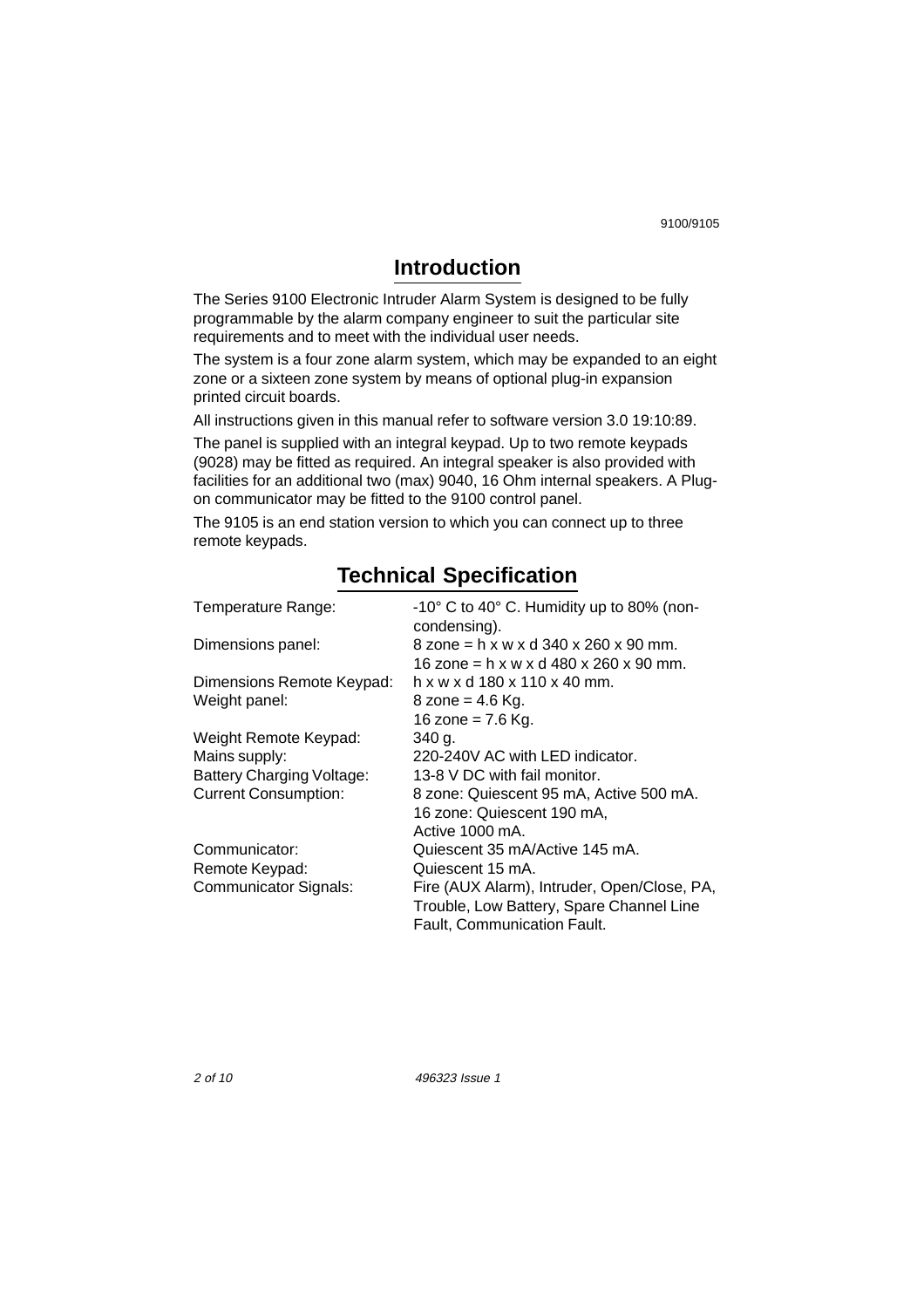9100/9105



Figure 1. 9000 PCB Layout

496323 Issue 1 3 of 10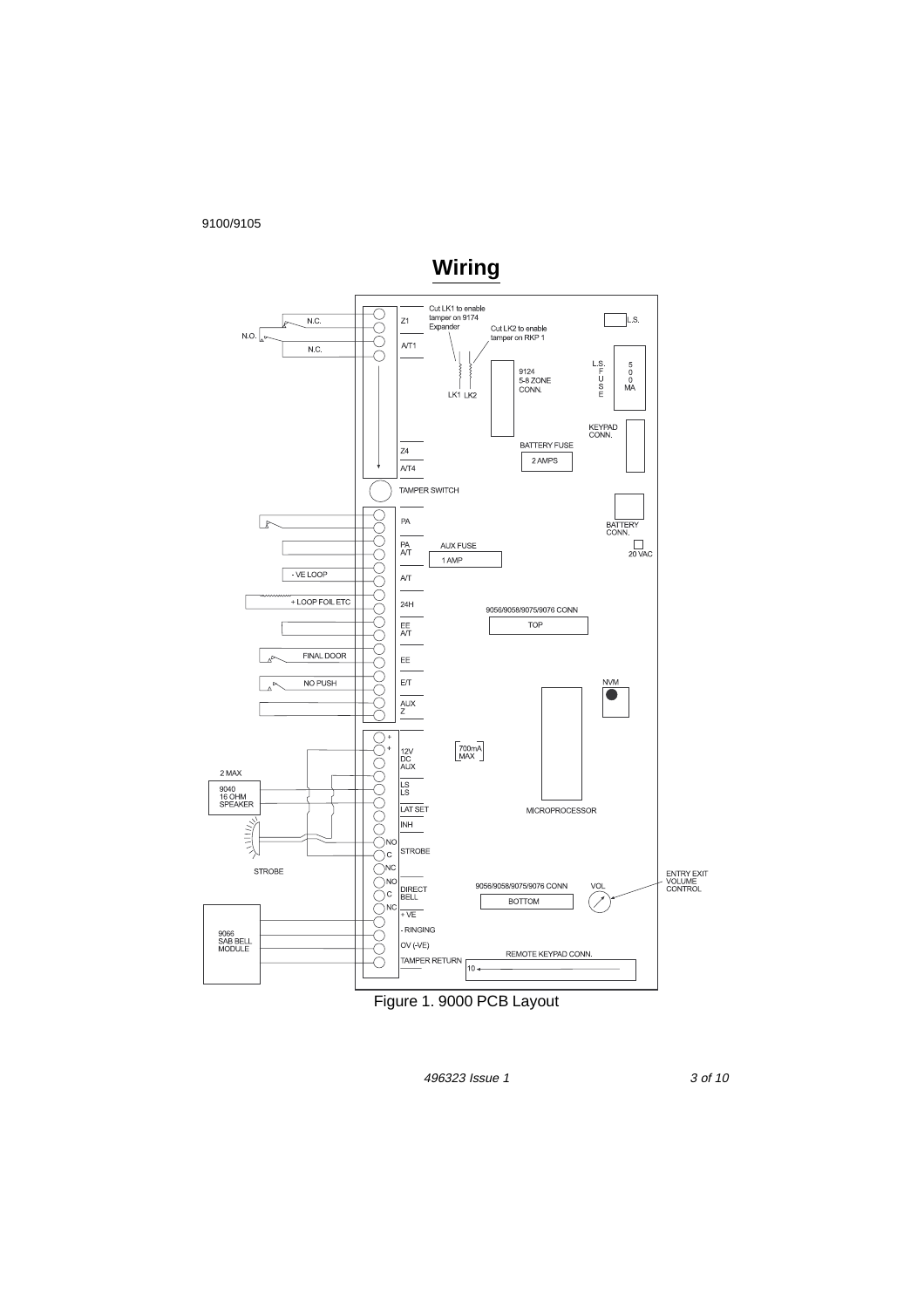Wiring 9100/9105



Figure 2. 9124 5-8 Zone Expansion Board



Figure 3. 9174 16 Zone Expansion Unit

4 of 10

496323 Issue 1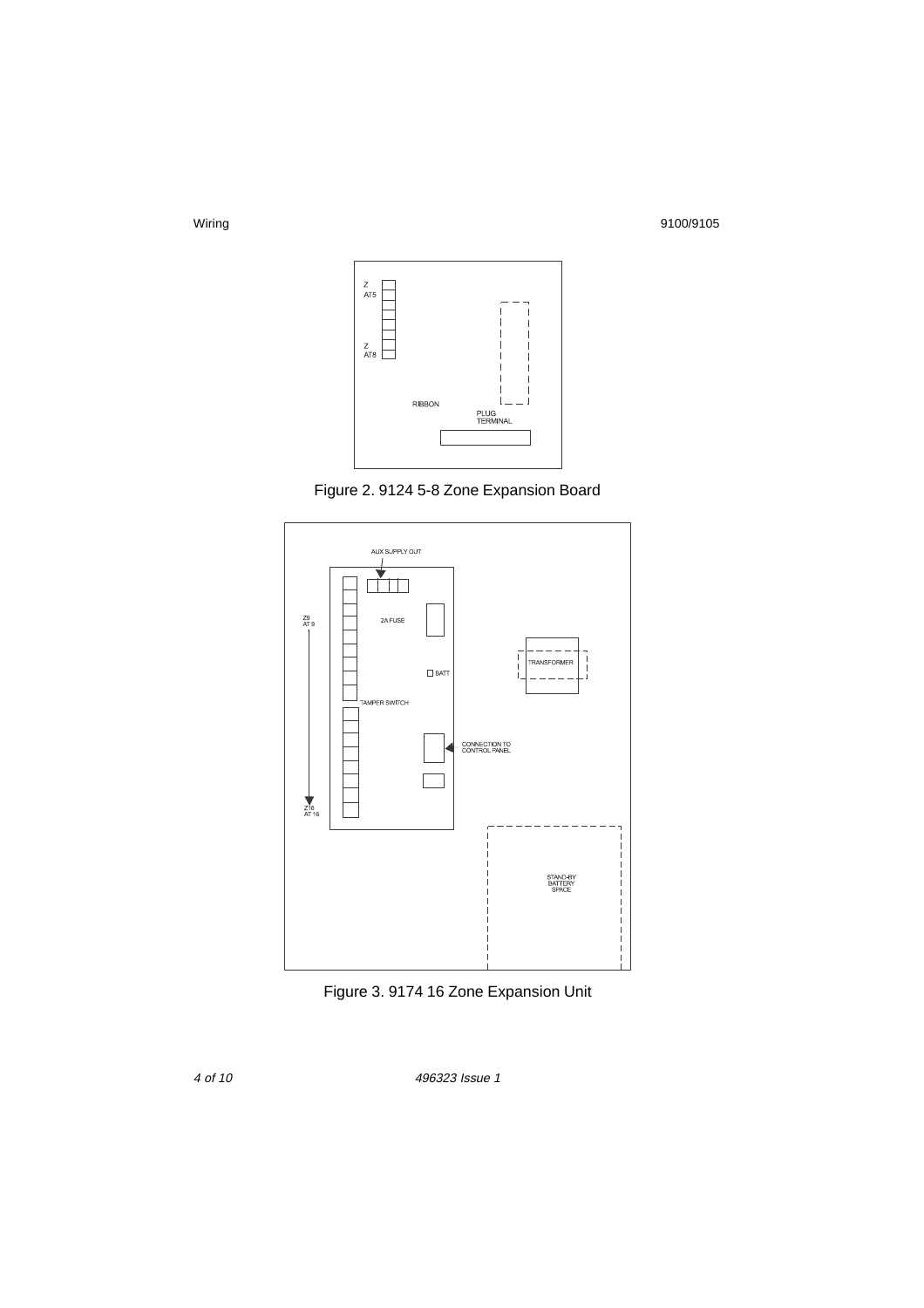#### 9100/9105 Programming



Figure 4. Remote Keypad PCB

## **Programming**

### **Initial Start Up**

Ensure that connections for Auxiliary DC Power, Strobe and Bells (Including SAB module) are not connected.

- 1. Switch on mains supply to panel. The green 'Power' LED glows and the internal sounder will sound.
- 2. Key-in 1234 (user Default Code). Ignore any LEDs at this stage.
- 3. Key-in 0 + Enter + 7890 (Engineer Default Code). The display clears.
- 4. Ensure that the panel lid is open.

#### **You are now in programming mode.**

5. Connect the battery, auxiliary power, strobe and bells (including SAB module).

496323 Issue 1 5 of 10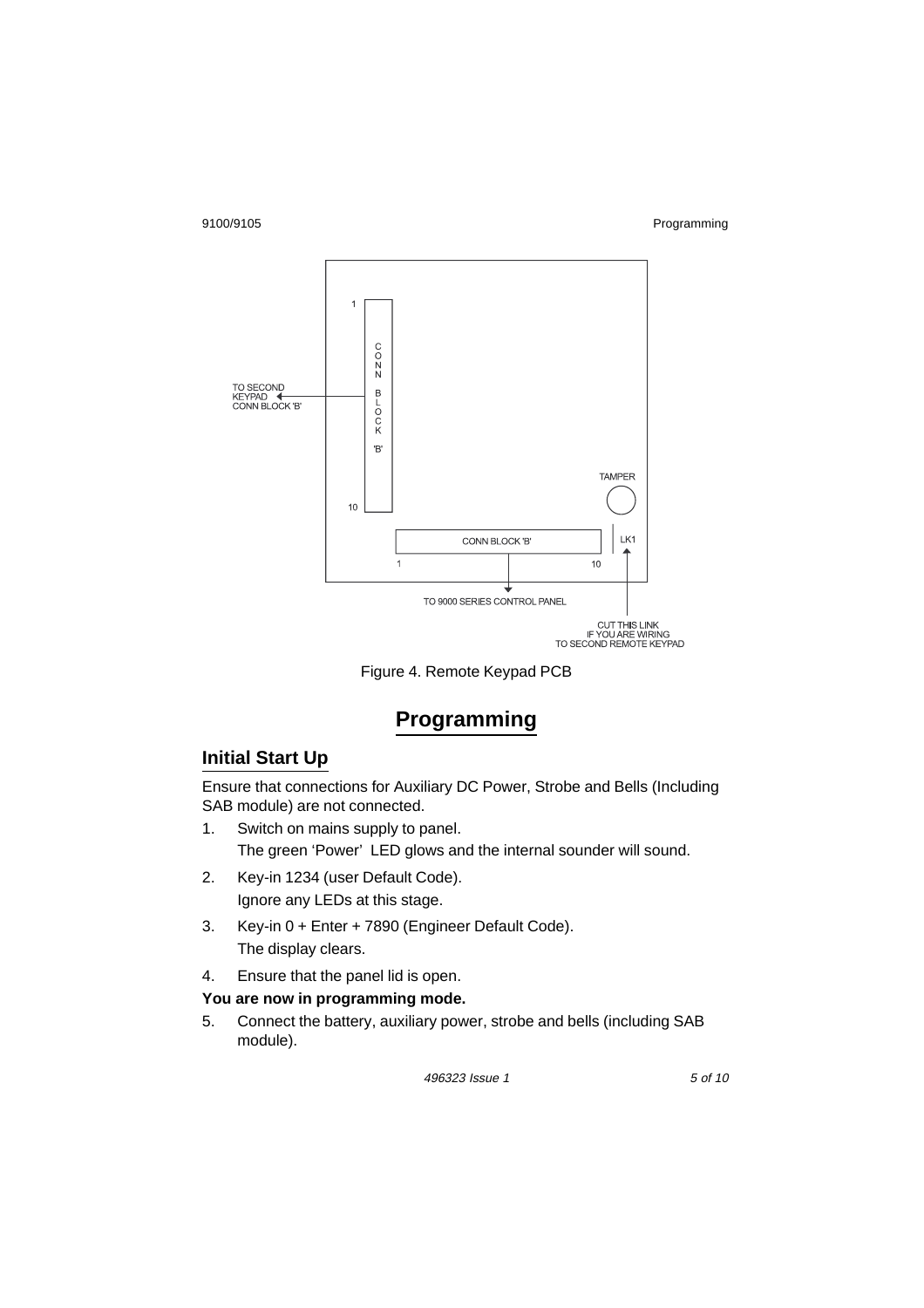Engineering Program Commands 9100/9105

9. Carry on to program the system.

When you have completed programming the system:

- 1. Close the panel lid.
- 2. Key in 99 + ENTER.

You are now in Day mode.

## **Engineering Program Commands**

| To change:                                              | Key-in:                 | Then:       | Notes:                                  | <b>Default</b> |
|---------------------------------------------------------|-------------------------|-------------|-----------------------------------------|----------------|
| Zone 1 to 16                                            | <b>1 to 16 ENTER 20</b> |             | Entry route zone disabled               |                |
|                                                         |                         | 21          | Entry rout zone enabled                 |                |
|                                                         |                         | 30          | Soak test disabled                      |                |
|                                                         |                         | 31          | Soak test enabled                       |                |
|                                                         |                         | 40          | Omit Allow enabled                      |                |
|                                                         |                         | 41          | Omit Allow disabled                     |                |
|                                                         |                         | 50          | Chime disabled                          |                |
|                                                         |                         | 51          | Chime enabled                           |                |
|                                                         |                         | 60          | Part set guard disabled                 |                |
|                                                         |                         | 61          | Part set guard enabled                  |                |
|                                                         |                         | 70          | 24Hr zone disabled                      |                |
|                                                         |                         | 71          | 24Hr zone enabled                       |                |
|                                                         |                         | 80          | Double knock disabled                   |                |
|                                                         |                         | 81          | Double knock enabled                    |                |
|                                                         |                         | 90          | Beam pairing disabled                   |                |
|                                                         |                         | 91          | Beam pairing enabled                    |                |
| Press ENTER once you have keyed in the chosen commands. |                         |             |                                         |                |
| To change:                                              | Key-in                  | <b>Then</b> | Notes:                                  | <b>Default</b> |
| <b>Engineer Code</b>                                    |                         |             | 20 ENTER new code ENTER (4 to 8 digits) | 7890           |
| <b>Customer Code</b>                                    |                         |             | 21 ENTER new code ENTER (4 to 8 digits) | 1234           |
| Silent PA                                               | $30$ enter $0$ enter    |             | No                                      |                |
|                                                         |                         | 1 ENTER     | Yes                                     |                |
| Line Fault                                              | 31 ENTER O ENTER        |             | No                                      |                |
|                                                         |                         | 1 ENTER     | Yes                                     |                |
| <b>Engineer Reset</b>                                   | $32$ enter $0$ enter    |             | No                                      |                |
|                                                         |                         | 1 ENTER     | Yes                                     |                |
| Lock Set                                                | 33 ENTER O ENTER        |             | <b>No</b>                               |                |
|                                                         |                         | 1 ENTER     | Yes                                     |                |
| <b>First Circuit Lockout</b>                            | 34 ENTER 0 ENTER        |             | <b>No</b>                               |                |
|                                                         |                         | 1 ENTER     | Yes                                     |                |
| <b>Mains Fail Indication</b>                            | 36 ENTER O ENTER        |             | No                                      |                |
|                                                         |                         | 1 ENTER     | Yes                                     |                |

6 of 10 496323 Issue 1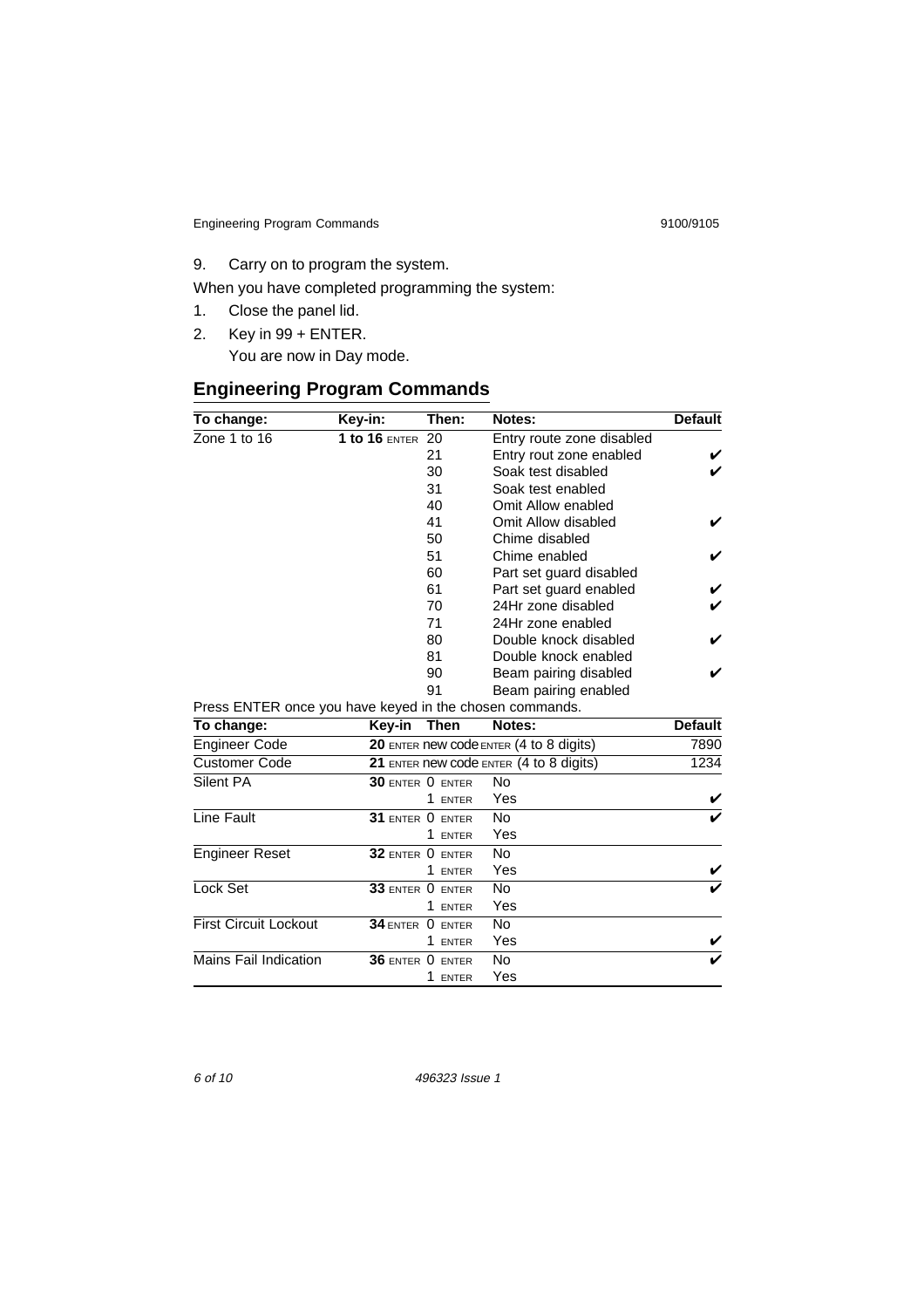#### 9100/9105 Engineering Program Commands

| To change:                                             | Key-in:                 | Then:                           |                                         | <b>Default</b> |
|--------------------------------------------------------|-------------------------|---------------------------------|-----------------------------------------|----------------|
| Auto Re-Arm                                            | 40 ENTER 1 ENTER        |                                 | Never                                   |                |
|                                                        |                         | 2 ENTER                         | Once                                    |                |
|                                                        |                         | 3 ENTER                         | Twice                                   |                |
|                                                        |                         | 4 ENTER                         | Three times                             |                |
|                                                        |                         | 5 ENTER                         | Four times                              |                |
|                                                        |                         | 6 ENTER                         | Five times                              |                |
|                                                        |                         | <b>7 ENTER</b>                  | Six times                               |                |
|                                                        |                         | 8 ENTER                         | Always                                  |                |
| <b>Bell Delay</b>                                      | 41 ENTER 1 ENTER        |                                 | Nil                                     |                |
|                                                        |                         | 2 ENTER                         | 1.5 minutes                             |                |
|                                                        |                         | 3 ENTER                         | 3 minutes                               |                |
|                                                        |                         | 4 ENTER                         | 5 minutes                               |                |
|                                                        |                         | 5 ENTER                         | 10 minutes                              |                |
|                                                        |                         | 6 ENTER                         | 15 minutes                              |                |
|                                                        |                         | <b>7 ENTER</b>                  | 20 minutes                              |                |
|                                                        |                         | 8 ENTER                         | Endless                                 |                |
| <b>Bell Time</b>                                       |                         | 42 ENTER See command 41         |                                         | <b>Endless</b> |
| Entry time                                             | <b>43 ENTER 1 ENTER</b> |                                 | 10 seconds                              |                |
|                                                        |                         | 2 ENTER                         | 20 seconds                              |                |
|                                                        |                         | 3 ENTER                         | 30 seconds                              |                |
|                                                        |                         | 4 ENTER                         | 1 minute                                |                |
|                                                        |                         | 5 ENTER                         | 1.5 minutes                             |                |
|                                                        |                         | 6 ENTER                         | 2 minutes                               |                |
|                                                        |                         | 7 ENTER                         | 5 minutes                               |                |
|                                                        |                         | 8 ENTER                         | Endless                                 |                |
| Exit time                                              |                         | 44 ENTER See command 43         |                                         | <b>Endless</b> |
| <b>Final Door Set</b>                                  | 51 ENTER O ENTER        |                                 | No                                      |                |
|                                                        |                         | 1 ENTER                         | Yes                                     |                |
| <b>Final Exit Part Set Guard</b>                       | 62 ENTER O ENTER        |                                 | <b>No</b>                               |                |
|                                                        |                         | 1 ENTER                         | Yes                                     |                |
| Part Set Guard Timed Set                               | 64 ENTER O ENTER        |                                 | No                                      |                |
|                                                        |                         | 1 ENTER                         | Yes                                     |                |
| Part Set Entry Circuit                                 | 65 ENTER O ENTER        |                                 | No                                      |                |
|                                                        |                         | 1 ENTER                         | Yes                                     |                |
| Part Set Full Alarm                                    | <b>66 ENTER O ENTER</b> |                                 | No                                      |                |
|                                                        |                         | 1 ENTER                         | Yes                                     |                |
| Event log                                              |                         |                                 | 90 ENTER Press and hold any key to scan |                |
|                                                        |                         |                                 | Press Omit to stop log                  |                |
| <b>Test External Bells</b>                             |                         |                                 | 91 ENTER Bell output operates           |                |
|                                                        |                         |                                 | Press Omit to end Bell test             |                |
| <b>Test Strobe</b>                                     |                         | 92 ENTER Strobe output operates |                                         |                |
|                                                        |                         |                                 | Press Omit to end Strobe test           |                |
| Test Internal sounder (loud) 93 ENTER Sounder operates |                         |                                 |                                         |                |
|                                                        |                         |                                 | Press Omit to end sounder test          |                |

496323 Issue 1 7 of 10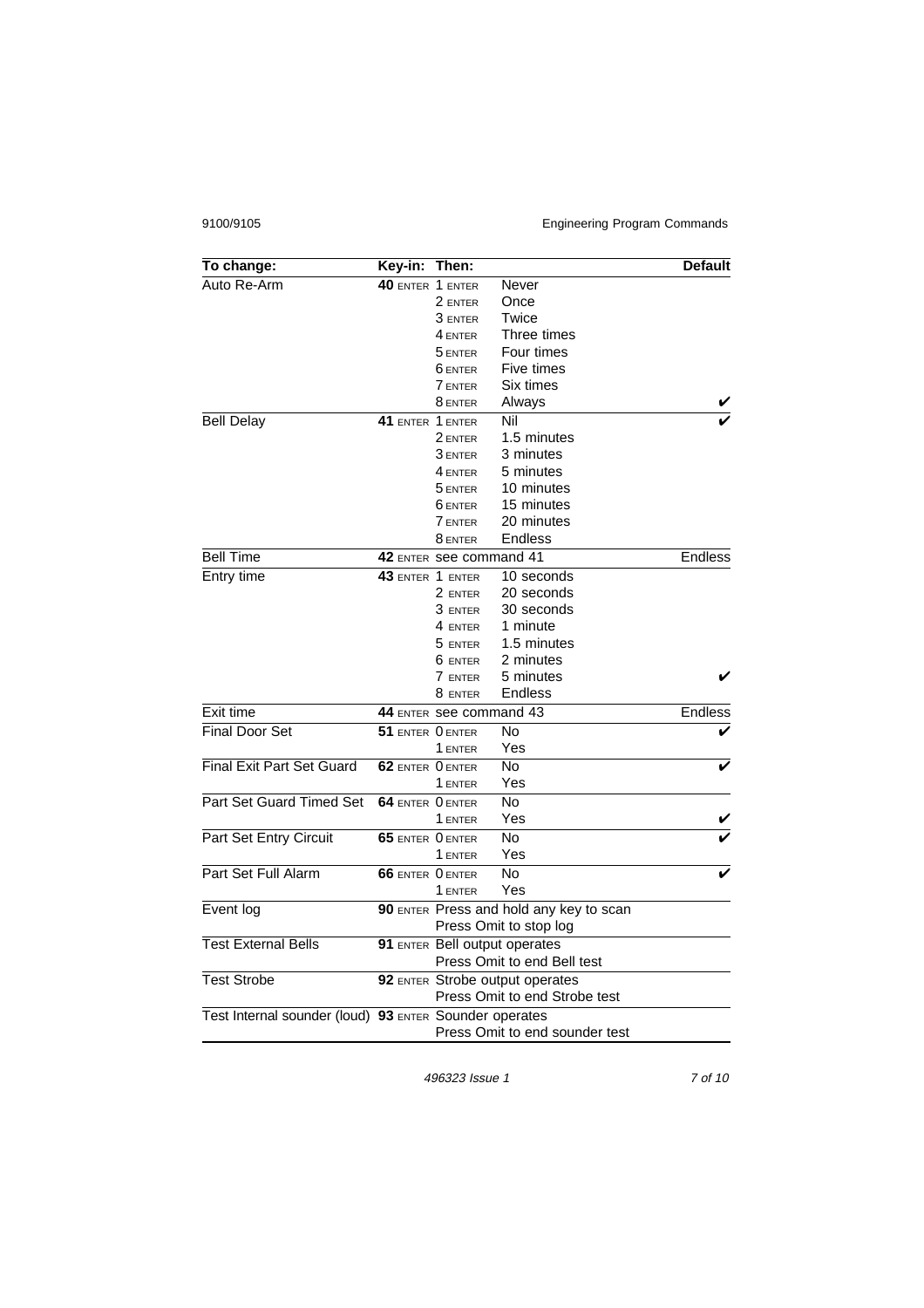Engineer Reset 9100/9105

| To change:                                           | Key-in          |                                       | <b>Default</b> |
|------------------------------------------------------|-----------------|---------------------------------------|----------------|
| Test keypad sounder (soft) 94 ENTER Sounder operates |                 |                                       |                |
|                                                      |                 | Press Omit to end test                |                |
| <b>Test Set Latch</b>                                |                 | <b>95 ENTER Set latch operates</b>    |                |
|                                                      |                 | Press Omit to end test                |                |
| <b>Test Display</b>                                  |                 | <b>96 ENTER Display test operates</b> |                |
|                                                      |                 | Press Omit to end test                |                |
| <b>Engineer Walk Test</b>                            |                 | <b>97 ENTER Press Omit to stop</b>    |                |
| <b>Load Defaults</b>                                 | <b>98 ENTER</b> |                                       |                |
| Leave Programming                                    |                 | 99 ENTER Use also for Engineer Reset  |                |

### **Engineer Reset**

- 1. Key-in 0 + Enter + 7890 (Engineer Default Code). The display clears.
- 2. Key-in 99 + Enter. The 'Day' LED glows. You have now performed an engineer full reset.

#### **Re-enter Programming Mode**

- 1. Key in 0 + Enter + 7890.
- 2. Remove the panel lid.

#### **You are now in programming mode.**

#### **Load Defaults**

The control panel can retain all programmed information and access codes if both mains and battery power fail. When power is restored the panel will simply need resetting with the customer or engineer's access code.

If you cannot gain access to the system then you may need to load factory defaults:

- 1. Power down the system, both mains and battery.
- 2. Remove the NVM chip carefully.
- 3. Power up the system, battery first then mains.
- 4. Re-fit the NVM chip.

The system loads factory defaults.

5. Key in 1234 to cancel any sounders and proceed as normal.

8 of 10 496323 Issue 1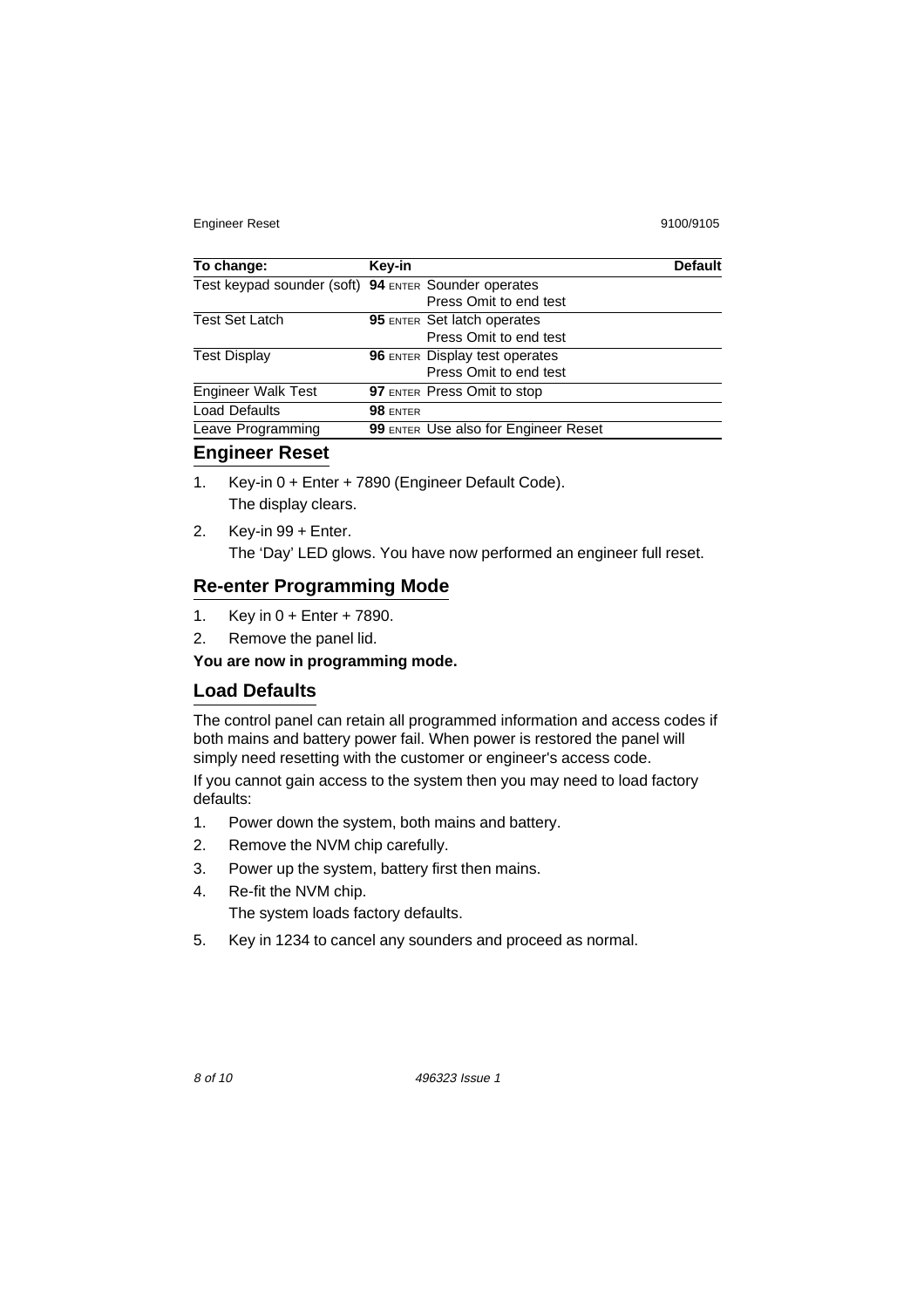9100/9105 Displays

## **Displays**

## **Alarm Displays**

| Display LED |        | <b>Condition</b>                                         |
|-------------|--------|----------------------------------------------------------|
| Zn No.      | Alarm  | Zone Alarm                                               |
| Zn No.      |        | Tamper Zone Tamper                                       |
| t           | Tamper | Unit/Bell or A/T Loop                                    |
| U           |        | Tamper Keyboard Tamper (excess keypresses)               |
| н           |        | Tamper 24 Hour Loop Tamper                               |
| Zn No.      | Alarm  | 24 Hour Day Tamper If Zone Selected as a 24 Hour<br>Zone |
| P           |        | Alarm P.A. Circuit Alarm                                 |
| P           |        | Tamper P.A. Circuit Tamper                               |
| A           | Alarm  | Auxiliary Alarm (Fire)                                   |
| Е           | Alarm  | <b>Entry Alarm</b>                                       |
| Е           |        | Tamper Entry Tamper                                      |
| O           |        | <b>Zone Omitted</b>                                      |
| n           |        | Panel (System) Armed                                     |
| d           |        | Panel (System) Disarmed                                  |
| c           |        | Customer Reset                                           |
| r           |        | Engineer Reset                                           |

## **Fault Displays**

| Display LED |       | <b>Condition</b>                    |
|-------------|-------|-------------------------------------|
|             | Fault | Line Fault (9058/9056 Communicator) |
| C           | Fault | <b>Communication Fault</b>          |
| 1           | Fault | <b>Mains Fault</b>                  |
| 2           | Fault | <b>Battery Fault</b>                |
| 3           | Fault | Aux Power Failure (Auxiliary Fuse)  |
| 4           | Fault | <b>Total Power Failure</b>          |